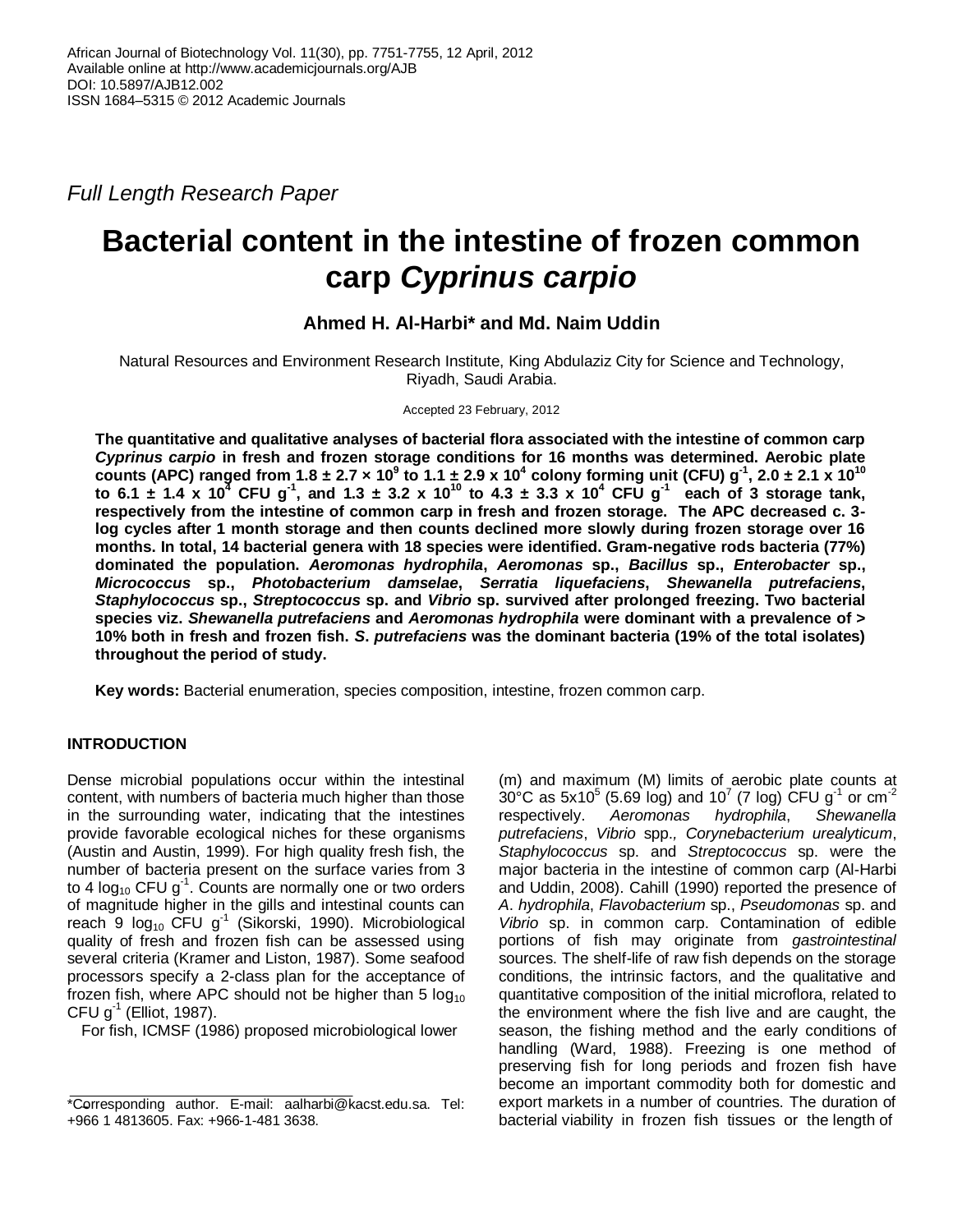time tissues can remain frozen and still yield viable bacteria; upon partial thawing is an area warranting further study. In local markets, storage of frozen common carp without evisceration is most common. The quality of fish can be measured by bacterial numbers in fish organs, as these affect the storage life and fish product quality. Despite the number of surveys on the microbiology of fish, there have been few studies on frozen fish.

Limited information on microbiological conditions of fish during frozen storage in Saudi Arabia led to this research. Scientific knowledge on quality changes in fish during freezing and subsequent frozen storage will provide a basis for supplying good quality fish. The objective of this research study was to evaluate quantitative and qualitative bacteriological results from the analysis of the intestine of both fresh and frozen common carp.

#### **MATERIALS AND METHODS**

#### **Fish**

Four hundred and fifty of common carp *Cyprinus carpio* weighing between 700 to 1100 g were collected from three 10  $m^2$  (3.8 x 2.64 x 1.2 m) outdoor aerated concrete tanks (150 fish from each tank). The tanks water level was 1 m, and about 20% of the tanks water was exchanged daily with fresh water (ground water) to maintain good water quality. The fish for all the three tanks were fed daily with a tilapia pelleted feed (34% crude protein) at the rate of 3% of body weight. The water temperature was 30°C.

#### **Bacteriological sampling and analyses**

Three samplings, one in each tank were done simultaneously to harvest the fish by hand net for microbial investigations of common carp intestine for fresh and frozen conditions. Immediately after catch, 16 sample bags of each of the 3 tanks, a total of 48 bags and each containing 9 representatives (size, condition, sex etc.) fish were preserved in a freezer at -20  $\pm$  1°C for frozen sampling from May, 2005 to August, 2006. Samples were tested monthly for quantitative bacterial analyses and every four months for qualitative analyses. One bag of frozen fish was randomly taken from each unit and microbial quality determined.

#### **Common carp intestine**

Microbial examination of fresh fish was done initially at the beginning of the storage period (fresh) and at 4, 8, 12, and 16 months following storage at -20  $\pm$  1°C. From each of the 3 tanks, 15 representative fish (three replicates, three x five sample times in each tank) were used. They were killed by physical destruction of the brain. At each sample time, 9 fish collected from each of 3 tanks (three fish in each replication) were used for bacteriological tests. Frozen fish were thawed at room temperature (*c*. 1 to 2 h) until it was soft enough to take out the intestine. The number of incidental organisms was reduced by washing the fish skin with 70% ethanol before opening the ventral surface with sterile scissors to expose the body cavity. Around 5 g of intestine from sampled fish was taken aseptically, mixed, and homogenized in a mortar. Intestines were taken from three (interior, mid and posterior) parts of the whole intestines to standardize the sampling. Around 2 g of homogenate was suspended to a bottle containing 25 ml of sterile (121°C, 15 min) 0.85% (w/v) NaCl prepared in de-ionized water. One milliter (1 ml) of the suspension was serially diluted to  $10^{-9}$ . Volumes (0.1 ml) of the dilutions were spread onto tryptone soya agar plates (TSA, Oxoid, UK) in duplicate.

#### **Total viable count (TVC)**

Total aerobic heterotrophic bacterial counts of common carp intestine were determined by incubation of all the inoculated plates at 25°C for 48 h and colony forming units (CFU) were counted with a Quebec Darkfield Colony Counter (Leica, Inc., Buffalo, New York) equipped with a guide plate ruled in square centimeters. The plates having  $\geq$  30 to 300 colonies were used to calculate bacterial population numbers, expressed as CFU.

#### **Isolation of bacteria**

Bacterial isolates were recovered from the intestine of fresh and frozen common carp. To determine the percent composition of bacteria types in the samples, we divided the bacterial colonies into different groups according to colony characteristics (shape, size, elevation, structure, surface, age, color, and opacity), and counted the number of colonies of each recognizable type. With some exceptions, 3 to 5 representatives of each colony type were then streaked on TSA plate repeatedly until pure cultures were obtained. Around 2% of primary isolates failed to grow despite repeated attempts on subsequent sub-culturing. Purified cultures were inoculated onto TSA slants and kept at 4°C for stock; these were sub-cultured on slants every 6 weeks.

#### **Identification of bacteria**

To identify the selected bacterial isolates to genus or species level, the purified isolates were observed for cell shape, motility, flagellation, spores, encapsulation, and Gram staining. The isolates were then subjected to biochemical tests (oxidase, catalase, amylase, gelatinase, lipase, indole,  $H_2S$  production and nitrate reduction) following the criteria described in the Bergey's Manual of Determinative Bacteriology (Holt et al., 1994). The presumptive vibrio species were confirmed by their growth in different concentrations of NaCl, thiosulphate-citrate-bile sucrose (TCBS) agar (Oxoid) and by their sensitivity to the vibriostatic agent (0/129) (Oxoid). In parallel, the commercial API 20E, API 20 STREP, (bioMerieux, France) and Biolog (biolog, Hayward, CA, USA) methods were also used.

# **RESULTS**

### **Quantitative bacterial flora**

Quantitative results of APC in common carp intestine at fresh and different storage conditions for 16 months are summarized in Table 1. APC decreased from  $1.8 \pm 2.7$  x 10<sup>9</sup> to 1.1 ± 2.9 x 10<sup>4</sup> CFU g<sup>-1</sup>, 2.0 ± 2.1 x 10<sup>10</sup> to 6.1 ± 1.4 x 10<sup>4</sup> CFU g<sup>-1</sup>, and 1.3  $\pm$  3.2 x 10<sup>10</sup> to 4.3  $\pm$  3.3 x 10<sup>4</sup> CFU  $g<sup>-1</sup>$  in the intestine of common carp collected from tank 1, tank 2, and tank 3 respectively during the period of study. For all groups of fish, APC decreased *c*. 3-log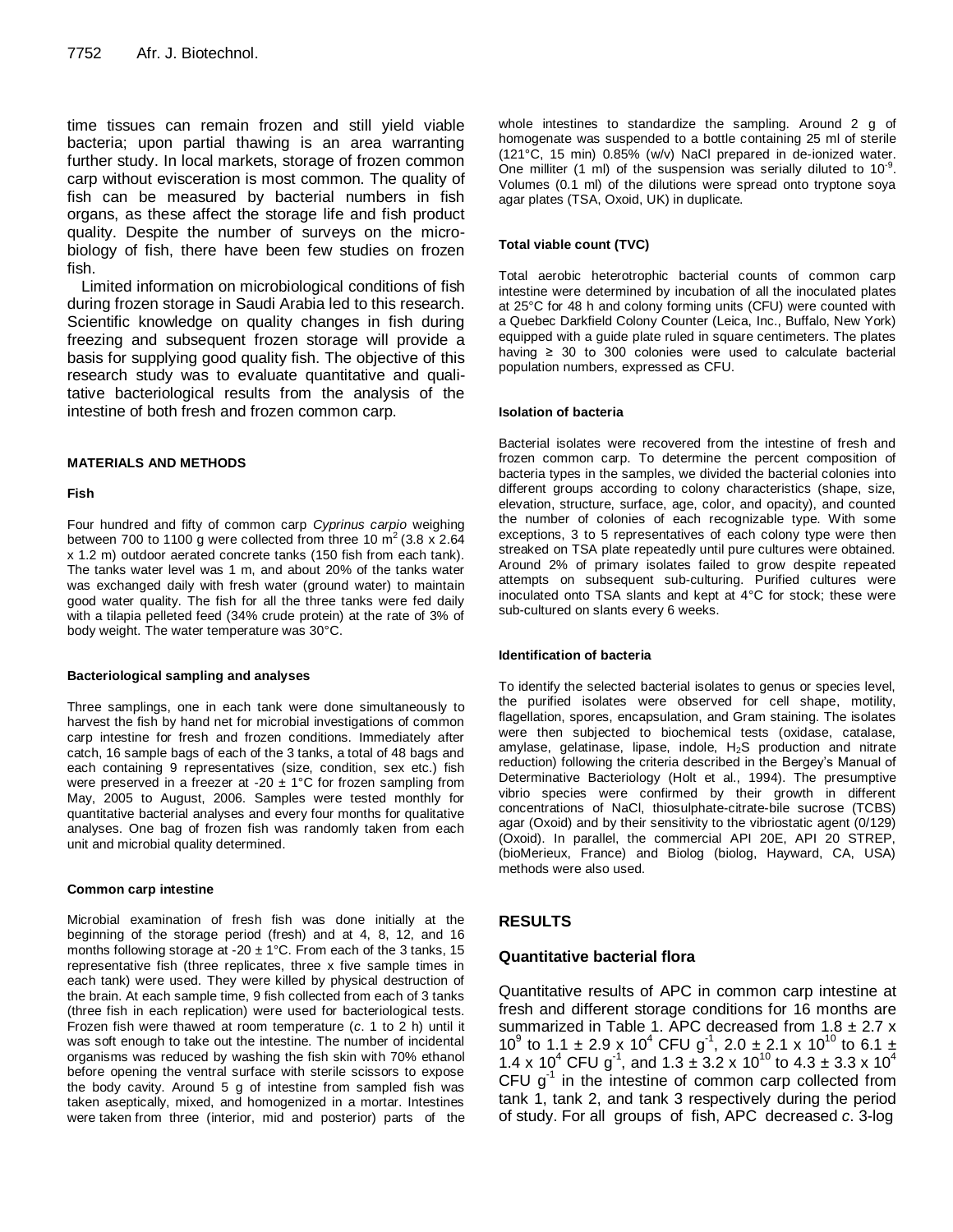| Tank<br>number | <b>Fresh</b>                | Month frozen (CFU $g^{-1}$ ) |                           |                         |                         |                         |                            |                                  |                           |                         |                         |                         |                              |                       |                       |                              |                     |
|----------------|-----------------------------|------------------------------|---------------------------|-------------------------|-------------------------|-------------------------|----------------------------|----------------------------------|---------------------------|-------------------------|-------------------------|-------------------------|------------------------------|-----------------------|-----------------------|------------------------------|---------------------|
|                | intestine<br>$CFU g^{-1}$   | 1 <sup>st</sup>              | 2nd                       | 3 <sup>rd</sup>         | 4th                     | 5th                     | 6th                        | 7th                              | 8th                       | 9th                     | 10th                    | $11^{th}$               | $12^{th}$                    | 13 <sup>th</sup>      | 14 <sup>th</sup>      | 15 <sup>th</sup>             | $16^{th}$           |
|                | $1.8\times10^{9}$<br>(2.7)  | $5.2x10^{6}$<br>(3.4)        | $1.3x10^{6}$<br>(2.8)     | $5.8$ x10 $^5$<br>(3.8) | $8.3$ x10 $^5$<br>(1.4) | $3.2$ x10 $^5$<br>(2.4) | 1.9x10 $^{\rm 5}$<br>(3.6) | 2.2x10 $^5$ 3.4x10 $^5$<br>(4.0) | (3.1)                     | $2.0$ x1 $0^5$<br>(1.7) | $5.5$ x10 $^4$<br>(3.1) | $1.9$ x $10^5$<br>(2.2) | $8.0x10^{4}$<br>(2.9)        | $1.8x10^{4}$<br>(2.5) | $3.2x10^{4}$<br>(3.7) | $5.3x10^{4}$<br>(3.1)        | $1.1x10^4$<br>(2.9) |
| $\overline{2}$ | $2.0x10^{10}$<br>(2.1)      | 1.0x10'<br>(2.1)             | $4.8x10^{\circ}$<br>(2.7) | $2.1x10^{6}$<br>(2.6)   | $2.7x10^6$<br>(3.4)     | $1.0x10^6$<br>(2.2)     | $4.2x10^{6}$<br>(1.9)      | $1.4$ x10 $^6$<br>(2.5)          | $8.9$ x10 $^5\,$<br>(2.0) | 1.5x10 $^5$<br>(1.0)    | $6.1x10^4$<br>(1.4)     | $1.1x10^5$<br>(2.3)     | 1.2x10 <sup>5</sup><br>(0.9) | $7.9x10^4$<br>(1.7)   | $8.1x10^{4}$<br>(3.5) | $6.4x10^{4}$<br>(2.8)        | $2.3x10^5$<br>(4.1) |
| 3              | 1.3x10 $^{\rm 10}$<br>(3.2) | 1.3x10'<br>(2.9)             | $6.2$ x10 $^6$<br>(3.3)   | $3.1x10^{6}$<br>(3.0)   | $1.3x10^{6}$<br>(2.0)   | $1.4x10^{6}$<br>(2.8)   | $7.5x10^5$<br>(2.7)        | $6.8x10^5$<br>(1.6)              | 1.1 $x10^6$<br>(1.8)      | $6.6$ x10 $^5$<br>(2.3) | $3.7$ x10 $^5$<br>(3.5) | $7.2$ x10 $^5$<br>(3.8) | $4.3x10^{4}$<br>(3.3)        | $3.6x10^5$<br>(2.4)   | $8.9x10^4$<br>(4.2)   | 1.1x10 <sup>5</sup><br>(3.9) | $6.7x10^4$<br>(2.5) |

**Table 1.** Counts of bacteria in the intestine of *Cyprinus carpio* in fresh and frozen storage conditions for 16 months.

Parentheses indicate SD.

cycles after 1 month frozen storage; thereafter, counts slowly declined during frozen storage. Each count was the mean value of viable colonies that appeared in duplicate agar plates for each sample. Analysis of variance of the regressions showed no statistically signifi-cant difference between the tanks in the slopes with a common regression co-efficient of -0.129, but there was a significant difference in intercepts. The data for tanks 2 and 3 were not significantly different from each other with a mean value of 6.83, but that for tank 1 at 6.27 was significantly different from the other two. But the reasons were not clear.

# **Qualitative bacterial flora**

Bacterial isolates recovered from the intestine of fresh and frozen common carp were identified to

genus or species level. Their percentage distribution (Table 2) is given as the mean bacterial flora of 3 tanks because in all the tanks and data obtained from each was very similar. Table 2 reports the isolation frequency of the recognized bacterial groups at fresh and different storage times. There were wide variations in the types of bacteria taken at different sampling times. Bacteria identified in this study were predominantly Gramnegative rods (77%). In total, 14 bacterial genera and 18 species were identified from the intestine of common carp. For fresh and frozen conditions, two bacterial species viz. *S*. *putrefaciens*, and *A*. *hydrophila* were the dominant bacteria with a prevalence of > 10% at all time. *S*. *putrefaciens* was the most dominant organisms (19% of the total isolates). Out of 18 species of bacteria 11 survived 16 months frozen storage. *Pseudomonas fluorescens*, *Vibrio alginolyticus*, and *Vibrio* 

*vulnificus* were not recovered after 12 months frozen storage while after 16 months, *Cellulomonus* sp., *Corynebacterium urealyticum*, *Escherichia coli*, and *Pseudomonas* sp. were not found.

## **DISCUSSION**

In this trial, bacterial load in common carp intestine varied in fresh and frozen conditions. The APC for all the groups of fish decreased *c*. 3 log cycles after 1 month frozen storage and *c*. 5 logs after 16 months. Al-Harbi and Uddin (2005) observed that the APC decreased *c*. 2-log cycles in frozen tilapia after 1 month storage and *c*. 3 logs after 1 year. According to Suvanich et al. (2000), APC decreased from  $\overline{c}$ . 10<sup>7</sup> to 10<sup>5</sup> CFU g<sup>-1</sup> after 2 months frozen storage of channel catfish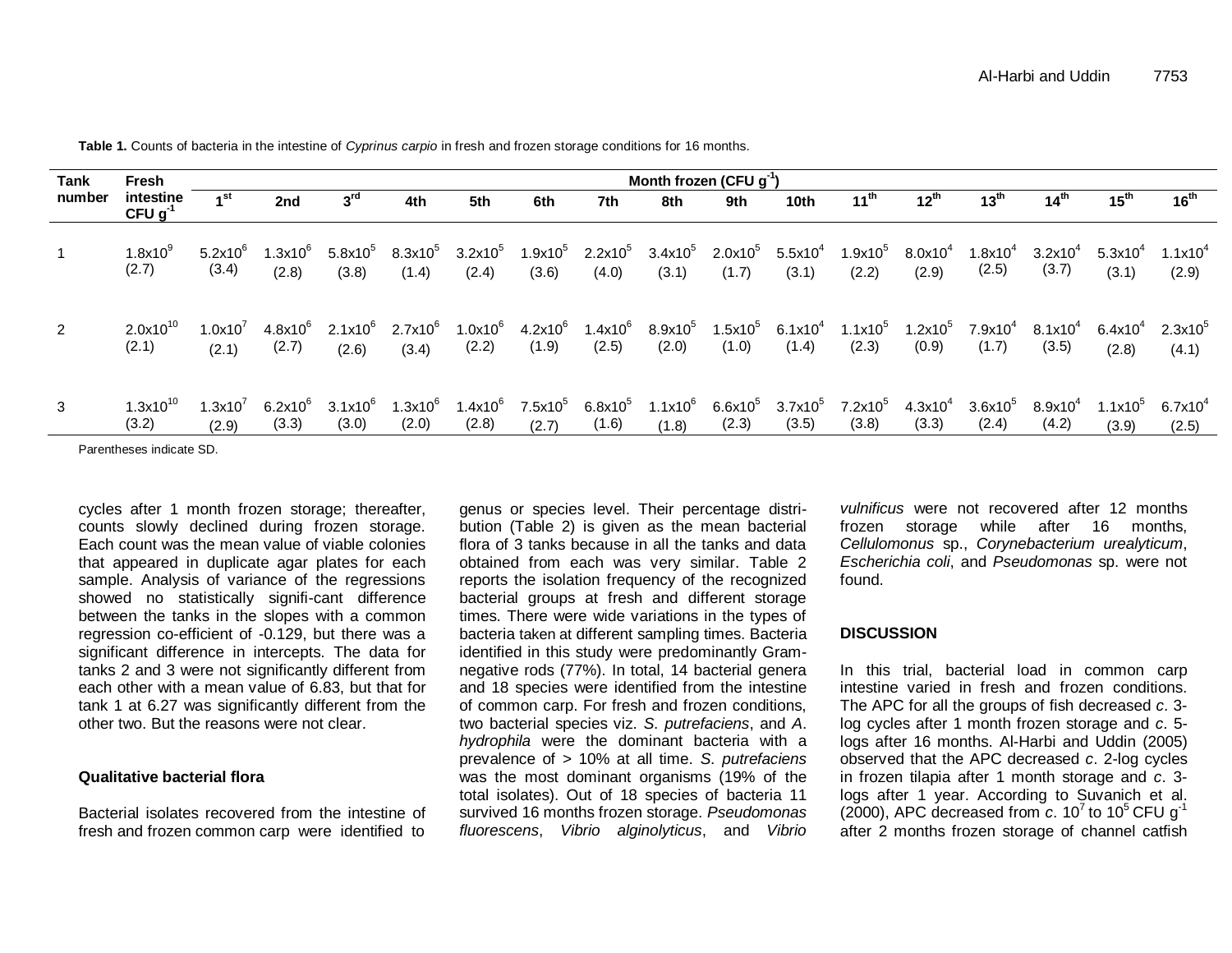| <b>Bacteria</b>                 | <b>Fresh intestine</b> |       | 4 month frozen |       | 8 month frozen |       | 12 month frozen |          | 16 month frozen |       |
|---------------------------------|------------------------|-------|----------------|-------|----------------|-------|-----------------|----------|-----------------|-------|
|                                 | <b>Number</b>          | %     | <b>Number</b>  | %     | <b>Number</b>  | %     | <b>Number</b>   | %        | <b>Number</b>   | %     |
| Aeromonas hydrophila            | 38                     | 18.18 | 17             | 11.26 | 14             | 10.45 | 17              | 10.18    | 13              | 10.66 |
| Aeromonas sp.                   | 12                     | 5.74  | 9              | 5.96  | 8              | 5.97  | 9               | 5.39     |                 | 5.74  |
| Bacillus sp.                    | 4                      | 1.91  | 6              | 3.97  | 2              | 1.49  |                 | 2.40     | 3               | 2.46  |
| Cellulomonus sp.                | 0                      | 0     | 2              | 1.33  | 4              | 2.99  | 5               | 2.99     | 0               |       |
| Corynebacterium urealyticum     |                        | 3.35  | 8              | 5.30  | 5              | 3.73  | 10              | 5.99     | 0               |       |
| Enterobacter sp.                | 8                      | 3.83  | 10             | 6.62  | 11             | 8.21  | 13              | 7.78     | 14              | 11.48 |
| Escherichia coli                | 9                      | 4.31  | 5              | 3.31  | 4              | 2.99  | 14              | 8.38     | 0               | 0     |
| Micrococcus sp.                 | 6                      | 2.87  |                | 4.64  | 6              | 4.48  | 4               | 2.40     | 4               | 3.28  |
| Photobacterium damselae         |                        | 1.91  | 5              | 3.31  |                | 5.22  | 9               | 5.39     | 3               | 2.46  |
| Pseudomonas fluorescens         | 3                      | 1.44  | 4              | 2.65  |                | 1.49  | 0               | $\Omega$ | 0               |       |
| Pseudomonas sp.                 | 10                     | 4.79  | 6              | 3.97  | 6              | 4.48  |                 | 2.40     | 0               |       |
| Serratia liquefaciens           | 4                      | 1.91  |                | 4.64  | 3              | 2.24  | $\overline{2}$  | 1.20     | 8               | 6.56  |
| Shewanella putrefaciens         | 39                     | 18.66 | 20             | 13.25 | 24             | 17.91 | 41              | 24.55    | 23              | 18.85 |
| Staphylococcus sp.              | 5                      | 2.39  | 8              | 5.30  | 6              | 4.48  | 12              | 7.19     | 8               | 6.56  |
| Streptococcus sp.               | 9                      | 4.31  | 11             | 7.29  | 5              | 3.73  | 10              | 5.99     | 16              | 13.11 |
| Vibrio alginolyticus            | 12                     | 5.74  | 4              | 2.65  | 4              | 2.99  | 0               | $\Omega$ | 0               |       |
| Vibrio sp.                      | 17                     | 8.13  | 9              | 5.96  | 9              | 6.72  |                 | 4.19     | 12              | 9.84  |
| Vibrio vulnificus               | 15                     | 7.18  | 5              | 3.31  |                | 2.99  |                 | $\Omega$ | 0               |       |
| Unidentified Gram-negative rods | 7                      | 3.35  | 8              | 5.30  | 10             | 7.46  | 6               | 3.59     | 11              | 9.02  |

**Table 2.** Composition and percentage distribution of bacteria in the intestine of *Cyprinus carpio* in fresh and frozen storage conditions at 4 month intervals for 16 months.

frame mince and then remained nearly unchanged.

The initial killing rate of microorganism during freezing is rapid then followed by a gradual reduction (Frazier and Westhoff 1990). This research appears closer to our work due to similar observation in the decrease of viable microorganisms with the frozen storage period of common carp. Throughout the period studied in this trial, Gram-negative rods in particular two bacterial species viz. *S*. *putrefaciens*, and *A*. *hydrophila* dominated the bacterial flora with a prevalence of > 10% as shown in Table 2. In

another study, *S. putrefaciens*, *Coryne. urealyticum*, *A. hydrophila*, and *Flavobacterium*  sp. were the dominant bacteria with a prevalence of *c*. 10% in tilapia frozen for 1 year (Al-Harbi and Uddin, 2005). *Streptococcus agalactiae* was recovered from frozen tilapia after 6 months storage (Evans et al., 2004). Recovery and revival of different types of bacteria from frozen common carp after prolonged freezing in the present study supports the idea that frozen fish is a viable alternative to fresh fish for microbiological sampling in instances when fresh, healthy or moribund fish are unavailable or impractical

(Evans et al., 2004). Brady and Vinitnantharat (1990) found viable pathogenic Gram negative bacteria could be recovered from channel catfish *Ictalurus punctatus* frozen at -20°C for over 20 days. The high prevalence of *S. putrefaciens*, *Aeromonas* spp., *Vibrio* spp., *Enterobacter* sp., *Streptococcus* sp., and *Staphylococcus* sp. in this study suggests that these bacteria may be common in the intestine of carp. *S*. *putrefaciens* is considered as one of the main spoilage bacteria in fish (Gennary et al., 1999). Jørgensen and Huss (1989) characterized *S. putrefaciens* cultures in order to examine the spoilage activity and found a